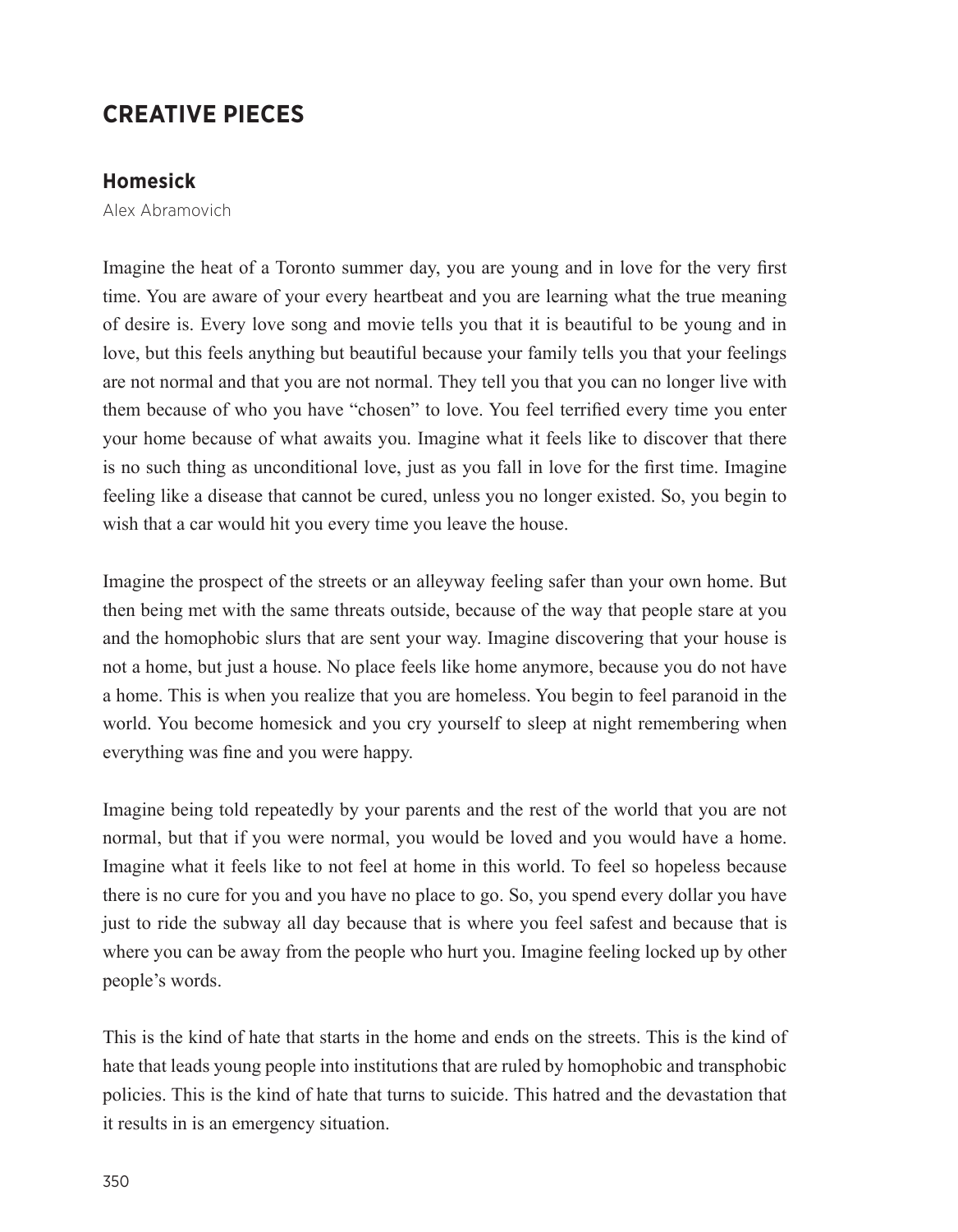## **I Felt Homeless**

Spoken by queer and trans youth experiencing homelessness, arranged by Jama Shelton

I feel homeless now For the past 2, 3 years So unstable in my environments Mistake I believe a lot of transgender women do No support system On the street, on the stroll Can't go back home to my mom She's not stable She doesn't have a place Everybody's homeless in my family We don't talk anyone Not an option for me I feel homeless at my peak now I don't have support when it comes to my family They can't do anything for me I've removed myself from those people They're very negative They don't support the fact that I'm transgender They feel like I'm better off as a boy They feel that I'm better off being what they want me to be It just never, never would've worked out anyway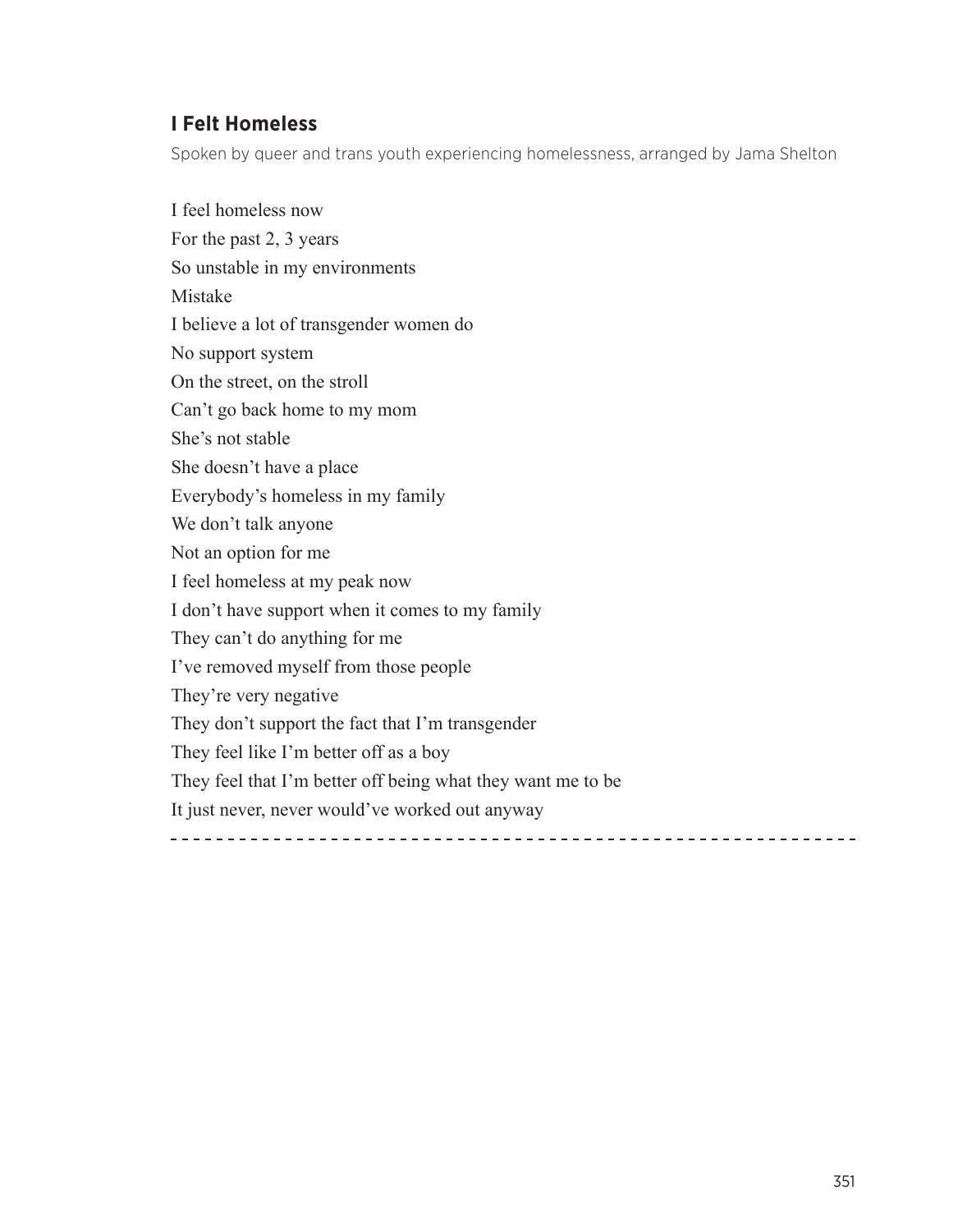My first phone got cut off When my phone got cut off I'm like, I'm homeless I don't work the stroll nothing like other girls My phone was my life I can't call nobody All my friends that know me know my phone been on forever That number means a lot to you That number I just want the number My phone got cut off I got depressed I was like, oh my god, I'm homeless My whole world ended Oh my god I just, I'm homeless I'm homeless, honey That's when I realized I was homeless I was never black enough to be black And I'm not white I'm not quite one or the other, to a lot of people I'm one of your own and you're gonna treat me that way I straddle the line between boy and girl too I'm the yin and the yang I'm everything and nothing At the same time Being biracial, and then being trans It's like you're caught in the middle Bam! Being religious and queer, that's another You're either queer or you're religious Like you can't have that combination I got every fucking combination on this planet That's when I feel homeless When people will try to categorize me So you're just some thing Go somewhere